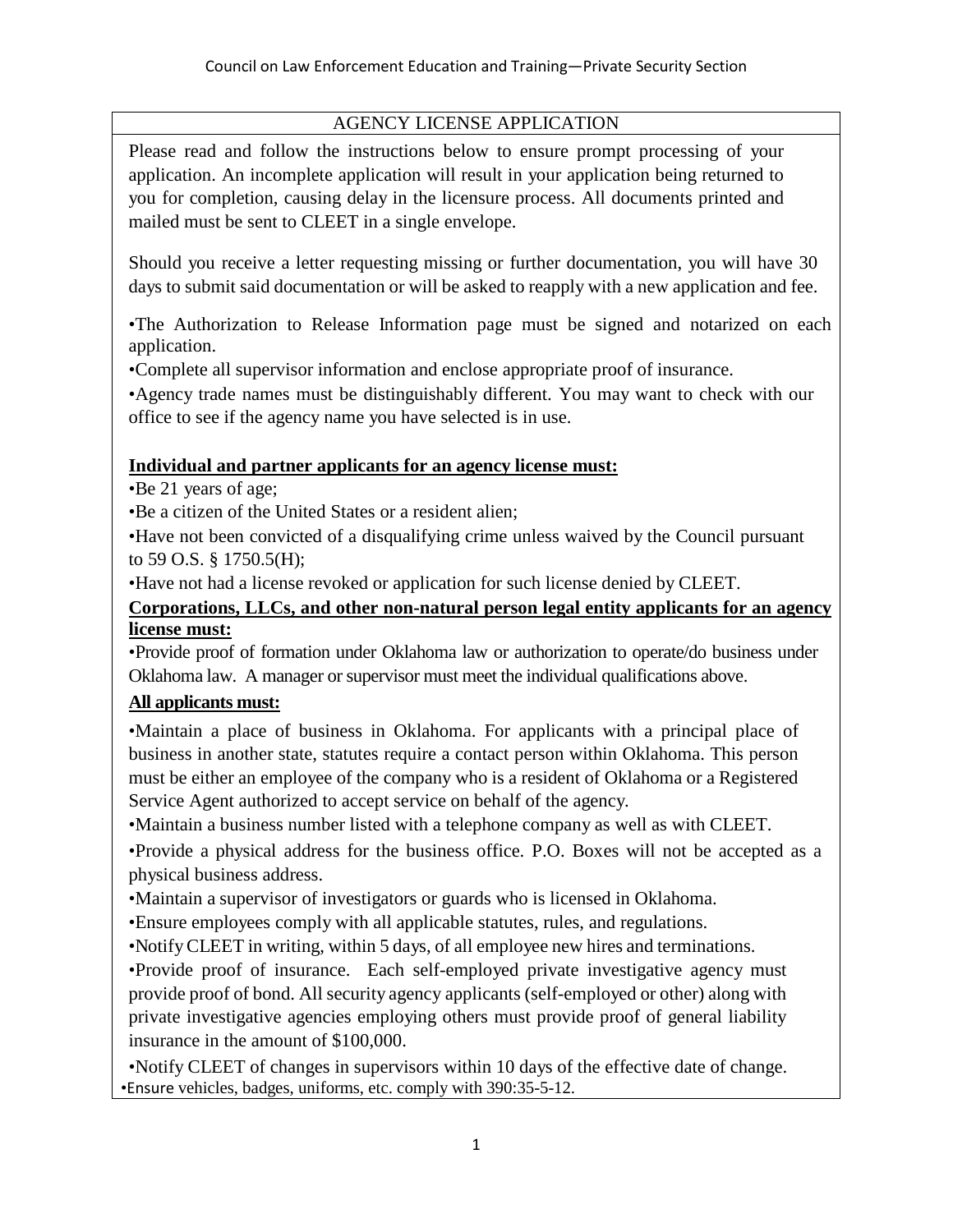| <b>AGENCY LICENSE APPLICATION</b>                                                                        |                                          |  |  |  |  |  |  |  |  |
|----------------------------------------------------------------------------------------------------------|------------------------------------------|--|--|--|--|--|--|--|--|
| Please check one:                                                                                        |                                          |  |  |  |  |  |  |  |  |
| \$300.00<br><b>Security Agency License</b>                                                               |                                          |  |  |  |  |  |  |  |  |
|                                                                                                          | \$300.00<br>Investigative Agency License |  |  |  |  |  |  |  |  |
| You may use one application to apply for both a security agency and an investigative agency license. If  |                                          |  |  |  |  |  |  |  |  |
| you are applying for both licenses, please put a check mark next to each license type and submit a total |                                          |  |  |  |  |  |  |  |  |
|                                                                                                          | fee of \$600.00.                         |  |  |  |  |  |  |  |  |

### PLEASE PRINT LEGIBLY OR TYPE (this is a fillable document):

| (as it is to appear on license and on any proof of insurance)               |  |  |                                             |  |  |  |  |  |
|-----------------------------------------------------------------------------|--|--|---------------------------------------------|--|--|--|--|--|
|                                                                             |  |  |                                             |  |  |  |  |  |
|                                                                             |  |  |                                             |  |  |  |  |  |
|                                                                             |  |  |                                             |  |  |  |  |  |
|                                                                             |  |  |                                             |  |  |  |  |  |
|                                                                             |  |  |                                             |  |  |  |  |  |
|                                                                             |  |  |                                             |  |  |  |  |  |
|                                                                             |  |  |                                             |  |  |  |  |  |
|                                                                             |  |  |                                             |  |  |  |  |  |
|                                                                             |  |  | State: ________________ Zip: ______________ |  |  |  |  |  |
|                                                                             |  |  |                                             |  |  |  |  |  |
|                                                                             |  |  |                                             |  |  |  |  |  |
|                                                                             |  |  |                                             |  |  |  |  |  |
| APPLICANTS FOR <b>PRIVATE INVESTIGATIVE AGENCIES</b> MUST COMPLETE THIS BOX |  |  |                                             |  |  |  |  |  |

# (Place a check next to the correct statement for your Investigative Agency) I am a self-employed private investigator and will not employ other investigators This investigative agency will employ other investigators

# INSTRUCTIONS

| Page | <i>Instruction</i>                                                                          |
|------|---------------------------------------------------------------------------------------------|
|      | ALL applicants complete this page                                                           |
|      | ONLY individual or sole owner applicants complete this page                                 |
|      | ONLY partnership applicants complete this page                                              |
|      | ONLY corporate, LLC, or other non-natural person legal entity applicants complete this page |
| 6    | ALL applicants complete this page                                                           |
|      | ALL applicants required to provide proof of insurance                                       |
| 8    | ALL applicants complete this page                                                           |

Pages 1 and 9 are informational pages only and do not require any action by applicants.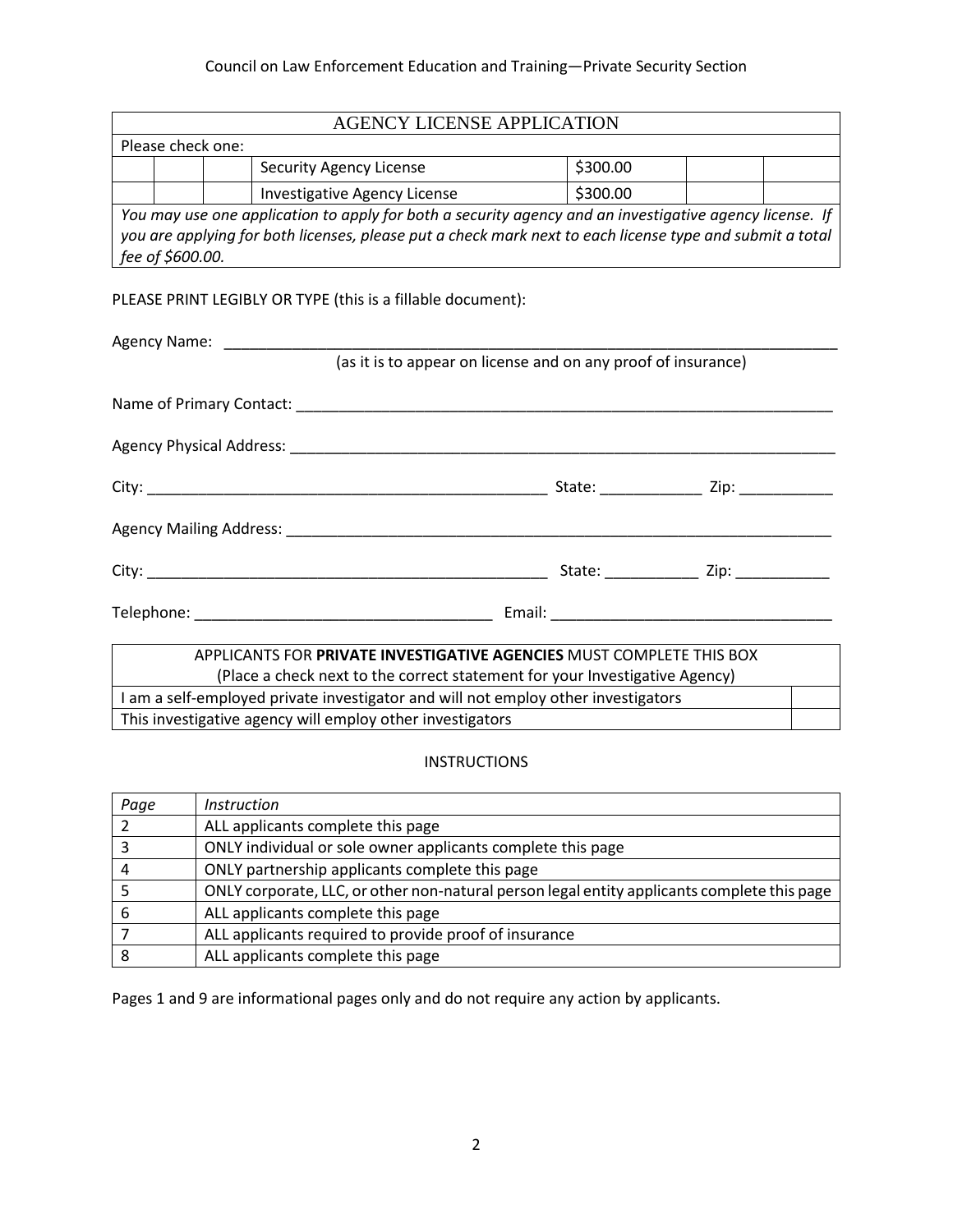| <b>Individual or Sole Owner:</b>                                                                        |            |  |            |  |  |           |           |  |  |
|---------------------------------------------------------------------------------------------------------|------------|--|------------|--|--|-----------|-----------|--|--|
|                                                                                                         |            |  |            |  |  |           |           |  |  |
|                                                                                                         |            |  |            |  |  |           |           |  |  |
|                                                                                                         |            |  |            |  |  |           |           |  |  |
|                                                                                                         |            |  |            |  |  |           |           |  |  |
|                                                                                                         |            |  |            |  |  |           |           |  |  |
| Are you a United States citizen?                                                                        | <b>YES</b> |  |            |  |  | <b>NO</b> |           |  |  |
| If not a US citizen, are you a legal resident alien?                                                    | <b>YES</b> |  |            |  |  | <b>NO</b> |           |  |  |
| (If a legal resident alien, please provide verifiable documentation of lawful presence in the US)       |            |  |            |  |  |           |           |  |  |
|                                                                                                         |            |  |            |  |  |           |           |  |  |
| Have you ever been granted a private security agency or private                                         |            |  | <b>YES</b> |  |  |           | NO.       |  |  |
| investigator or combined agency license by CLEET previously?                                            |            |  |            |  |  |           |           |  |  |
| If so, under what license number?                                                                       |            |  |            |  |  |           |           |  |  |
| Is this license still active?                                                                           |            |  | <b>YES</b> |  |  |           | NO.       |  |  |
| Have you ever had an agency license denied or revoked by                                                |            |  | <b>YES</b> |  |  |           | <b>NO</b> |  |  |
| CLEET?                                                                                                  |            |  |            |  |  |           |           |  |  |
| If you check "yes" to any of the following questions, please list on a separate sheet the conviction or |            |  |            |  |  |           |           |  |  |
| charge and the court and case number in which the case was/is being handled. Also please provide        |            |  |            |  |  |           |           |  |  |
| CERTIFIED copies of any final dispositional documents (such as judgment/conviction/plea paperwork).     |            |  |            |  |  |           |           |  |  |
| Have you ever been convicted of a felony or crime involving                                             |            |  | YES.       |  |  |           | NO.       |  |  |
| moral turpitude?                                                                                        |            |  |            |  |  |           |           |  |  |
| Are there any criminal charges currently pending against you?                                           |            |  | <b>YES</b> |  |  |           | NO        |  |  |

*PAGE 6 "Security Guard and/or Private Investigator Supervisor" information MUST be completed even if this agency is only for a self-employed individual. In cases where the agency is for a self-employed individual, the "supervisor" is that individual.*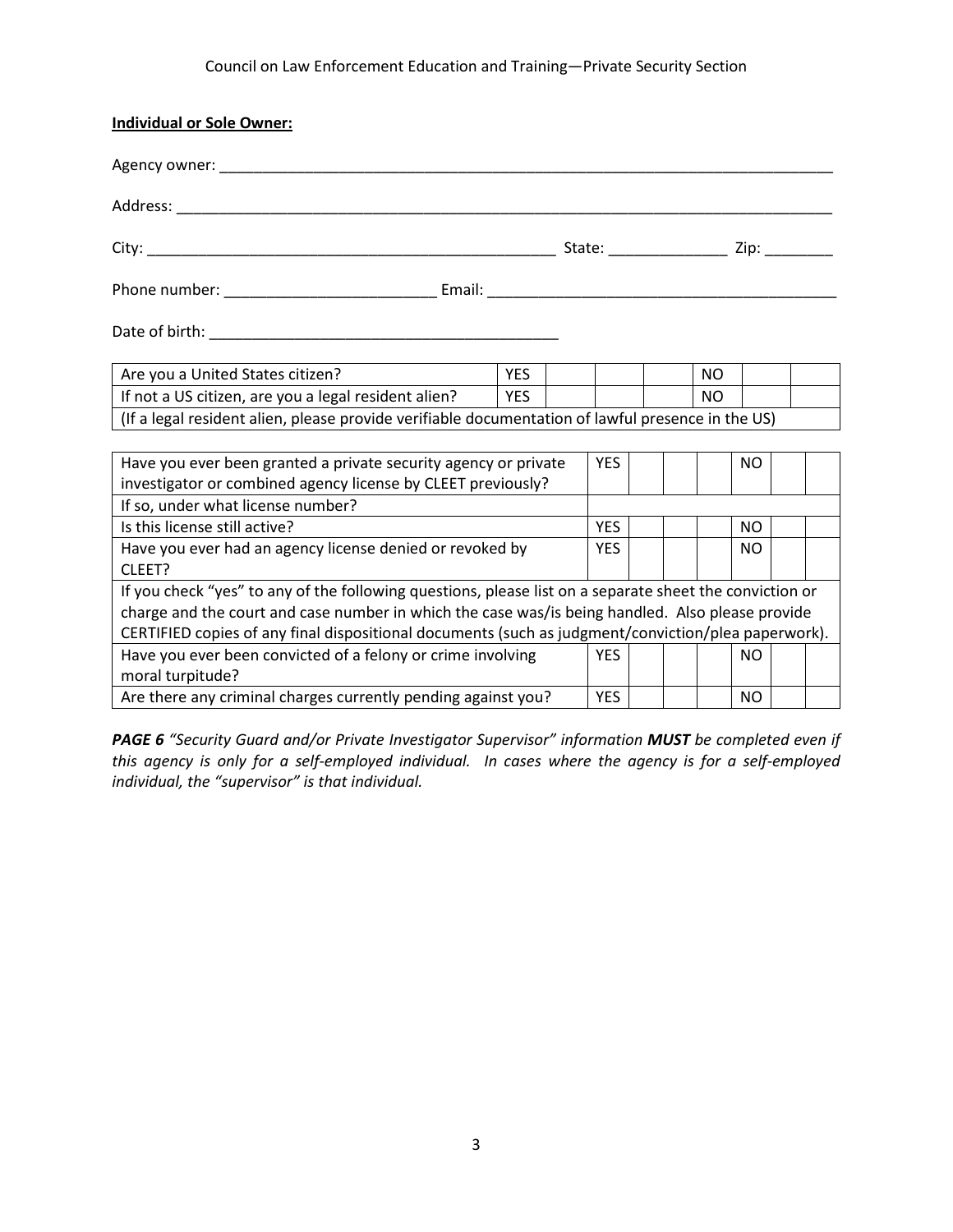| Partnership:                                                                                            |            |  |            |  |  |           |           |  |  |  |  |
|---------------------------------------------------------------------------------------------------------|------------|--|------------|--|--|-----------|-----------|--|--|--|--|
|                                                                                                         |            |  |            |  |  |           |           |  |  |  |  |
| Address: Address: Address: Address: Address: Address: Address: Address: Address: Address: Address: A    |            |  |            |  |  |           |           |  |  |  |  |
|                                                                                                         |            |  |            |  |  |           |           |  |  |  |  |
|                                                                                                         |            |  |            |  |  |           |           |  |  |  |  |
|                                                                                                         |            |  |            |  |  |           |           |  |  |  |  |
| Are you a United States citizen?                                                                        | <b>YES</b> |  |            |  |  | NO.       |           |  |  |  |  |
| If not a US citizen, are you a legal resident alien?                                                    | <b>YES</b> |  |            |  |  | <b>NO</b> |           |  |  |  |  |
| (If a legal resident alien, please provide verifiable documentation of lawful presence in the US)       |            |  |            |  |  |           |           |  |  |  |  |
|                                                                                                         |            |  |            |  |  |           |           |  |  |  |  |
| Have you ever been granted a private security agency or private                                         |            |  | <b>YES</b> |  |  |           | NO.       |  |  |  |  |
| investigator or combined agency license by CLEET previously?                                            |            |  |            |  |  |           |           |  |  |  |  |
| If so, under what license number?                                                                       |            |  |            |  |  |           |           |  |  |  |  |
| Is this license still active?                                                                           |            |  | <b>YES</b> |  |  |           | NO.       |  |  |  |  |
| Have you ever had an agency license denied or revoked by                                                |            |  | <b>YES</b> |  |  |           | NO.       |  |  |  |  |
| CLEET?                                                                                                  |            |  |            |  |  |           |           |  |  |  |  |
| If you check "yes" to any of the following questions, please list on a separate sheet the conviction or |            |  |            |  |  |           |           |  |  |  |  |
| charge and the court and case number in which the case was/is being handled. Also please provide        |            |  |            |  |  |           |           |  |  |  |  |
| CERTIFIED copies of any final dispositional documents (such as judgment/conviction/plea paperwork).     |            |  |            |  |  |           |           |  |  |  |  |
| Have you ever been convicted of a felony or a crime involving                                           |            |  | <b>YES</b> |  |  |           | NO.       |  |  |  |  |
| moral turpitude?                                                                                        |            |  |            |  |  |           |           |  |  |  |  |
| Are there any criminal charges currently pending against you?                                           |            |  | <b>YES</b> |  |  |           | <b>NO</b> |  |  |  |  |

PRINT AND FILL OUT ADDITIONAL PAGES FOR ADDITIONAL PARTNERS

*PAGE 6 "Security Guard and/or Private Investigator Supervisor" information MUST be completed, even if the supervisor is one of the named partners.*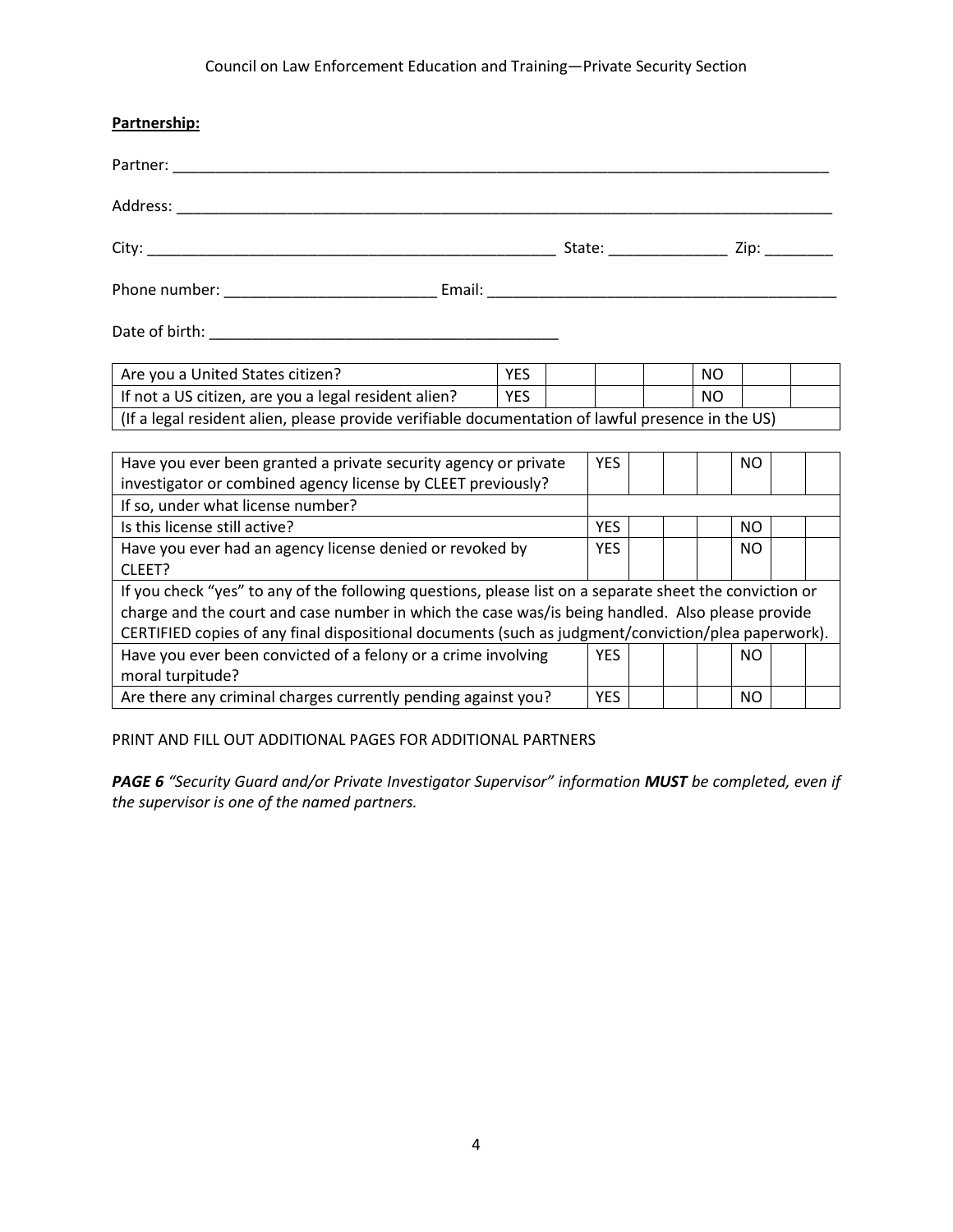# **Corporations, Limited Liability Companies, and Other Non-Natural Person Legal Entities:**

| MANAGER OR RESIDENT AGENT (Please provide the following information for the local manager or<br>resident agent who is entitled to accept process on behalf of the entity in Oklahoma.) |            |  |            |  |           |           |  |  |
|----------------------------------------------------------------------------------------------------------------------------------------------------------------------------------------|------------|--|------------|--|-----------|-----------|--|--|
|                                                                                                                                                                                        |            |  |            |  |           |           |  |  |
|                                                                                                                                                                                        |            |  |            |  |           |           |  |  |
|                                                                                                                                                                                        |            |  |            |  |           |           |  |  |
|                                                                                                                                                                                        |            |  |            |  |           |           |  |  |
| Is this person a United States citizen?                                                                                                                                                | <b>YES</b> |  |            |  | NO.       |           |  |  |
| If not a US citizen, is he/she a legal resident alien?                                                                                                                                 | YES        |  |            |  | <b>NO</b> |           |  |  |
| (If a legal resident alien, please provide verifiable documentation of lawful presence in the US)                                                                                      |            |  |            |  |           |           |  |  |
| Is this entity formed under Oklahoma law or authorized to<br>operate/do business under Oklahoma law?                                                                                   |            |  | <b>YES</b> |  |           | NO.       |  |  |
| Has this entity ever been granted a private security agency or<br>private investigator or combined agency license by CLEET<br>previously?                                              |            |  | <b>YES</b> |  |           | NO.       |  |  |
| If so, under what license number?                                                                                                                                                      |            |  |            |  |           |           |  |  |
| Is this license still active?                                                                                                                                                          |            |  | <b>YES</b> |  |           | NO.       |  |  |
| Has this entity ever had an agency license denied or revoked by<br>CLEET?                                                                                                              |            |  | <b>YES</b> |  |           | <b>NO</b> |  |  |

*PAGE 6 "Security Guard and/or Private Investigator Supervisor" information MUST be completed.*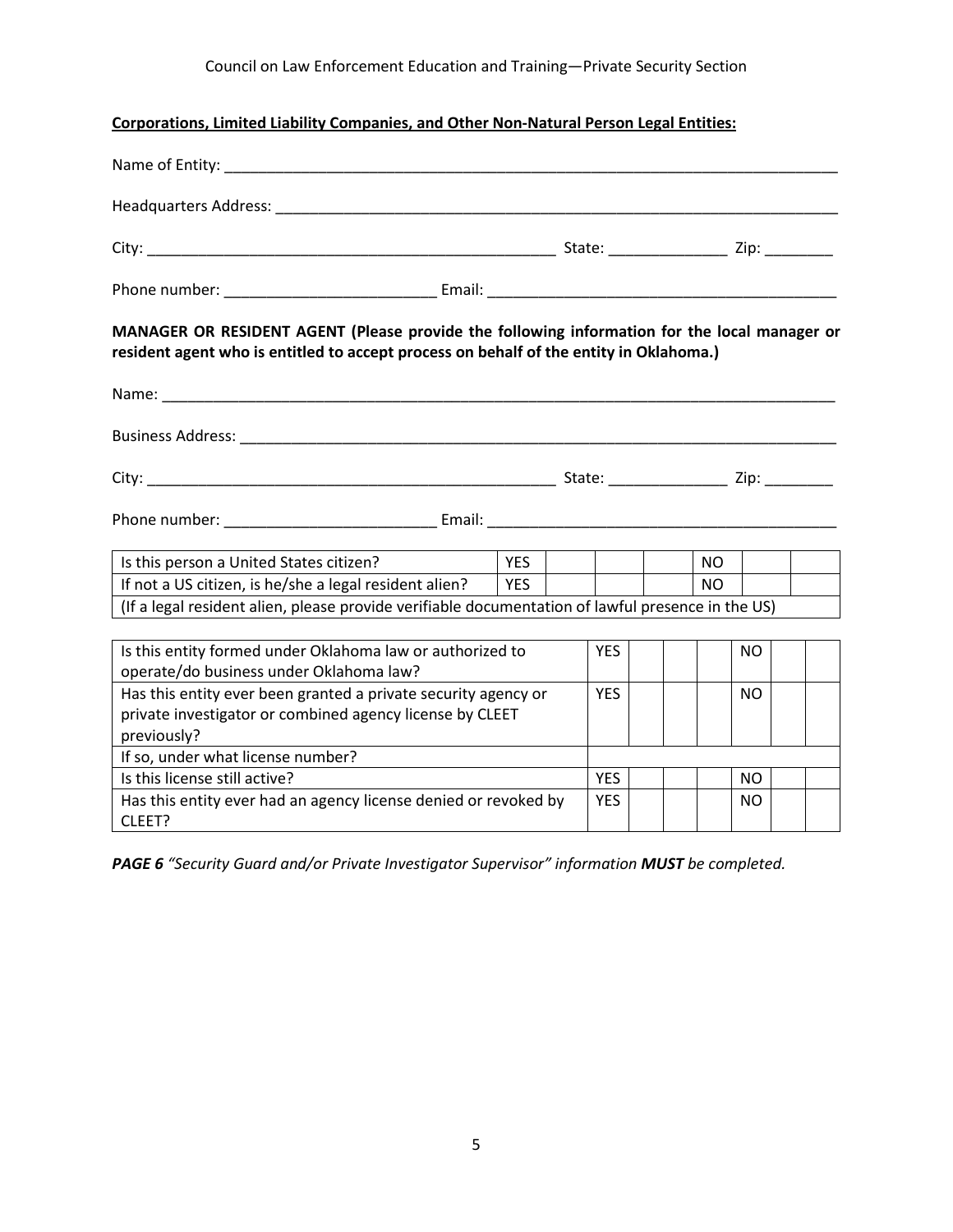### **Security Guard and/or Private Investigator Supervisor:**

Please provide the following information for the licensed individual who will be supervising guards/investigators. Please note that the individual must have a security guard license to supervise guards and a private investigator license to supervise investigators. Also, please note that certification as a peace officer IS NOT sufficient for this position; if the supervisor is a peace officer, the person must ALSO be licensed as a guard, investigator, or both, as applicable.

| Is this person a United States citizen?                                                                 | <b>YES</b> |       |  | NO. |           |  |
|---------------------------------------------------------------------------------------------------------|------------|-------|--|-----|-----------|--|
| If not a US citizen, is he/she a legal resident alien?                                                  | <b>YES</b> |       |  | NO. |           |  |
| (If a legal resident alien, please provide verifiable documentation of lawful presence in the US)       |            |       |  |     |           |  |
|                                                                                                         |            |       |  |     |           |  |
| Has this person ever had an agency license denied or revoked by                                         |            | YES   |  |     | NO.       |  |
| CLEET?                                                                                                  |            |       |  |     |           |  |
| If you check "yes" to any of the following questions, please list on a separate sheet the conviction or |            |       |  |     |           |  |
| charge and the court and case number in which the case was/is being handled. Also please provide        |            |       |  |     |           |  |
| CERTIFIED copies of any final dispositional documents (such as judgment/conviction/plea paperwork).     |            |       |  |     |           |  |
| Have you ever been convicted of a disqualifying crime*?                                                 |            | YES I |  |     | NO.       |  |
| Are there any criminal charges currently pending against you?                                           |            | YES   |  |     | <b>NO</b> |  |

Please see 59 O.S. § 1750.5(H)(6), 59 O.S. § 1750.7(A)(4), and OAC 390:35 Appendix A for disqualifying crimes.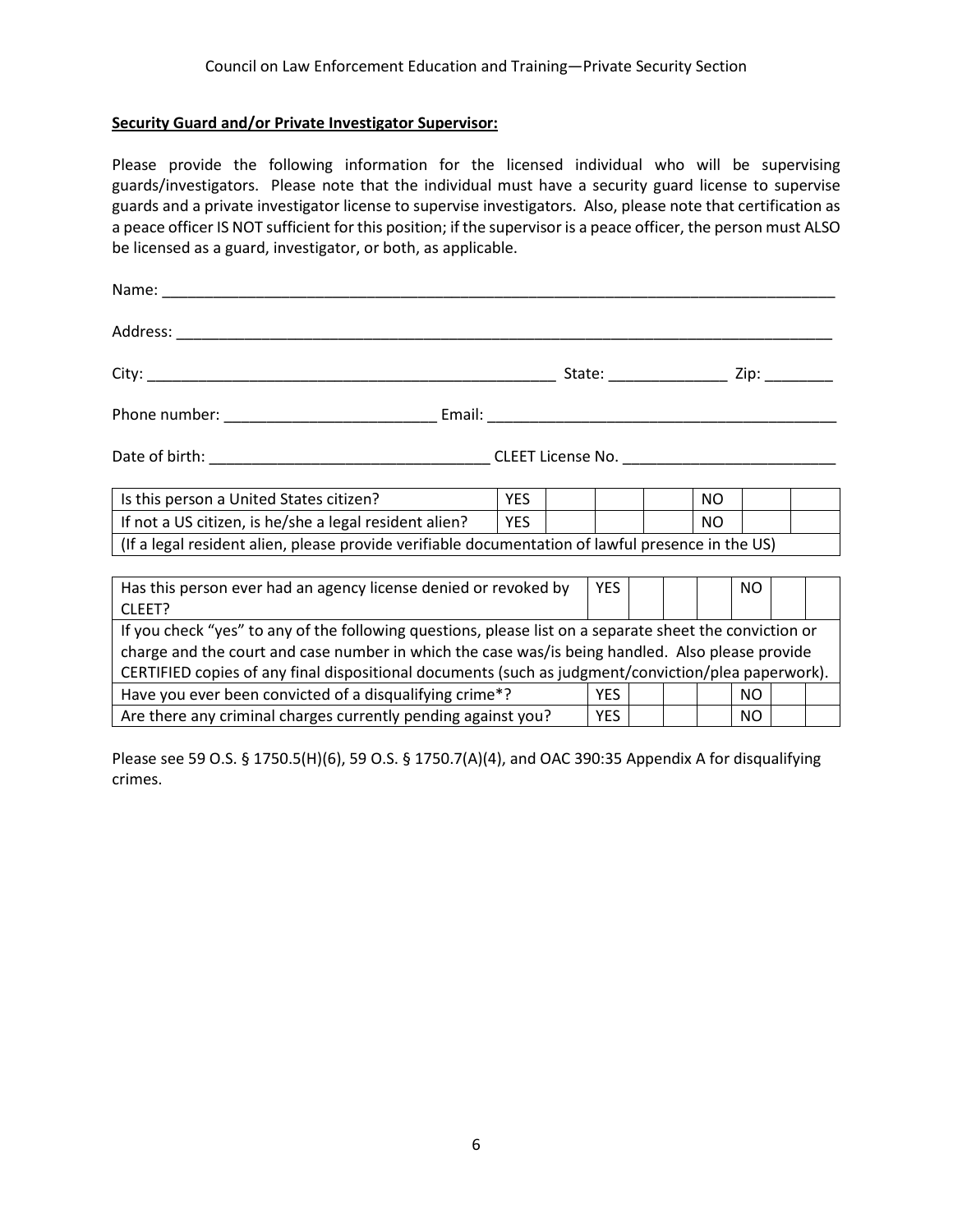## **Please attach proof of insurance.**

Agency insurance requirements are provided in 59 O.S. § 1750.5(J), as follows:

1. All persons and agencies shall obtain and maintain liability coverage in accordance with the following minimum standards:

a. general liability insurance coverage for bodily injury, personal injury, and property damage, with endorsements for personal injury including false arrest, libel, slander, and invasion of privacy, or

b. a surety bond that allows persons to recover for actionable injuries, loss, or damage as a result of the willful, or wrongful acts or omissions of the principal and protects this state, its agents, officers and employees from judgments against the principal or insured licensee, and is further conditioned upon the faithful and honest conduct of the principal's business.

2. Liability coverages and bonds outlined in this section shall be in the minimum amounts of One Hundred Thousand Dollars (\$100,000.00) for agencies, Ten Thousand Dollars (\$10,000.00) for armed security guards and armed private investigators, or combination armed license; and Five Thousand Dollars (\$5,000.00) for unarmed security guards and self-employed unarmed private investigators who employ no other investigators.

3. Security agencies and investigative agencies shall ensure that all employees of these agencies have met the minimum liability coverages as prescribed in this section.

4. Insurance policies and bonds issued pursuant to this section shall not be modified or canceled unless ten (10) days' prior written notice is given to the Council. All persons and agencies insured or bonded pursuant to this section shall be insured or bonded by an insurance carrier or a surety company licensed in the state in which the insurance or bond was purchased, or in this state.

5. In lieu of the requirements of this subsection, the Council may accept a written statement from a corporation which is registered with the Oklahoma Secretary of State attesting that the corporation self-insures the general operation of business for the types of liability set out in paragraphs 1 and 2 of this subsection.

#### OAC 390:35-11-3 also requires:

(a) Licensed security guards, armed security guards, and private investigators shall be individually responsible for obtaining and maintaining their own liability insurance or surety bond when they leave the employment of an agency, and/or when they are self-employed.

(b) No private security license issued in accordance to 59 O.S., Section 1750.1 et seq. shall be valid when the licensee fails to maintain the prescribed liability coverage.

(c) Proof of insurance or surety bond shall be provided to CLEET by submitting a certificate of insurance, such as the Accord Form; or a copy of the policy, or a copy of the bond; or a letter from the issuing company. Regardless of the method chosen, the proof submitted shall at least contain the following information:

- (1) Name of insured
- (2) Name and address of insurer
- (3) Policy limits, coverages, and amounts
- (4) Effective dates of policy

(5) If covered by a bond, the original bond proof of coverage must include an original or copy of the Notification of Bond and Power of Attorney. Proof of renewal of the bond does not require a copy of the Power of Attorney, only submission of the Notification of Bond.

(d) Any company providing insurance or surety bonds must be licensed to do business in the State of Oklahoma.

(e) Every licensee shall ensure that their insurance or bond will not be cancelled or modified unless ten (10) days prior written notice is submitted to CLEET.

(f) A violation of the rules of this subchapter will constitute grounds for immediate suspension or revocation of a license, and/or disciplinary penalty or fine.

(g) Insurance or surety bond must be maintained and current insurance information must be provided to CLEET within ten (10) days of the date of previous insurance or surety bond expiration.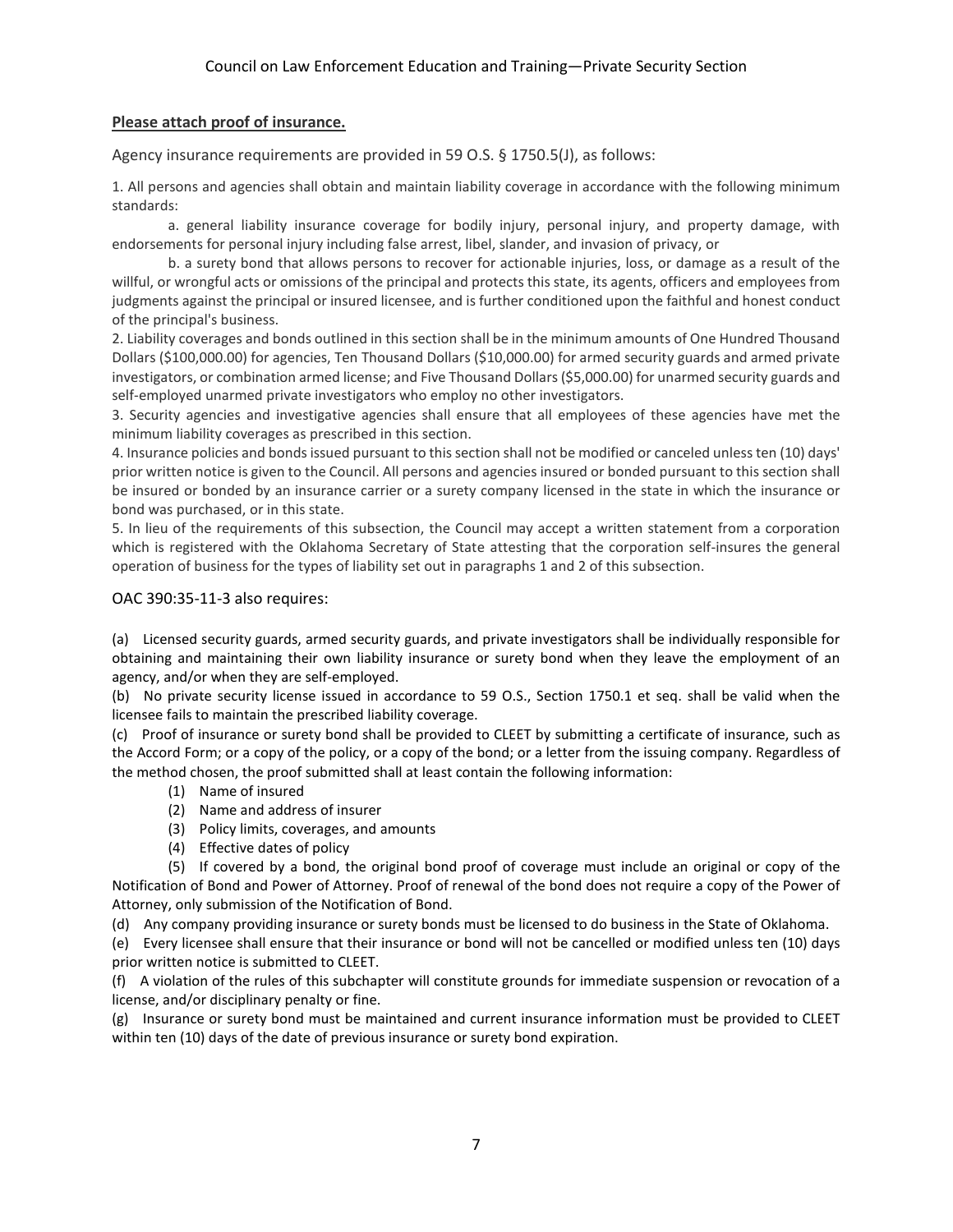## **CERTIFICATION OF APPLICATON AND RELEASE OF INFORMATION AUTHORIZATION**

**Important: Read the following carefully before signing this application in the presence of a Notary Public.** The definition of applicant and licensee is as follows in the Oklahoma Private Security Rules and Regulations 390:35-1-3: "Applicant" means a person, or as it relates to an agency license, any of its owners, partners, directors, or in the case of a corporation, each officer and registered agent (branch manager), applying for a license under the provisions of the Act. "Licensee" means a person, or as it relates to an agency license, any of its owners, partners, directors, or in the case of a corporation, each officer and registered agent (branch manager), authorized by CLEET under the provisions of the Act, to lawfully conduct business as a security guard, armed security guard, private investigator, security agency, or investigative agency.

 $I,$  (insert name)  $\Box$ 

- certify that I am the applicant and/or lawfully represent the applicant(s) listed in this agency application and have permission and authority to sign the same.
- certify that the applicant(s) listed in this application have had access to, have read, understand, and will abide by the "Rules and Regulations Governing Security Guards and Private Investigators" and the "Oklahoma Security Guard and Private Investigators Act."
- declare under oath and under penalty of perjury, that to the best of my knowledge, all information contained in this application is true and correct. I understand that any misrepresentation is sufficient cause for denial of the requested license. I hereby authorize any person or organization listed in this application to provide any information about me or the applicant(s) listed to the Council on Law Enforcement Education and Training, on a confidential basis, including criminal history information, or any other information about me or the applicant(s) related to the qualifications for licensing as a security agency or investigative agency. I further authorize the Council on Law Enforcement Education and Training, or authorized representatives of the Council, to release to any law enforcement agency any information held by the Council concerning this application.

| Original Signature of Applicant or Authorized Agency Representative              | Date                   |
|----------------------------------------------------------------------------------|------------------------|
| Printed Name and Title of Applicant or Authorized Agency Representative          |                        |
| NOTARY PUBLIC USE ONLY                                                           |                        |
|                                                                                  | SS:                    |
| Sworn and Subscribed before me on this _________ day of ________________________ | . 20 _____             |
|                                                                                  | My Commission expires: |
| Signature of Notary Public                                                       |                        |
|                                                                                  | My Commission number:  |
| Printed name of Notary                                                           | (SEAL)                 |